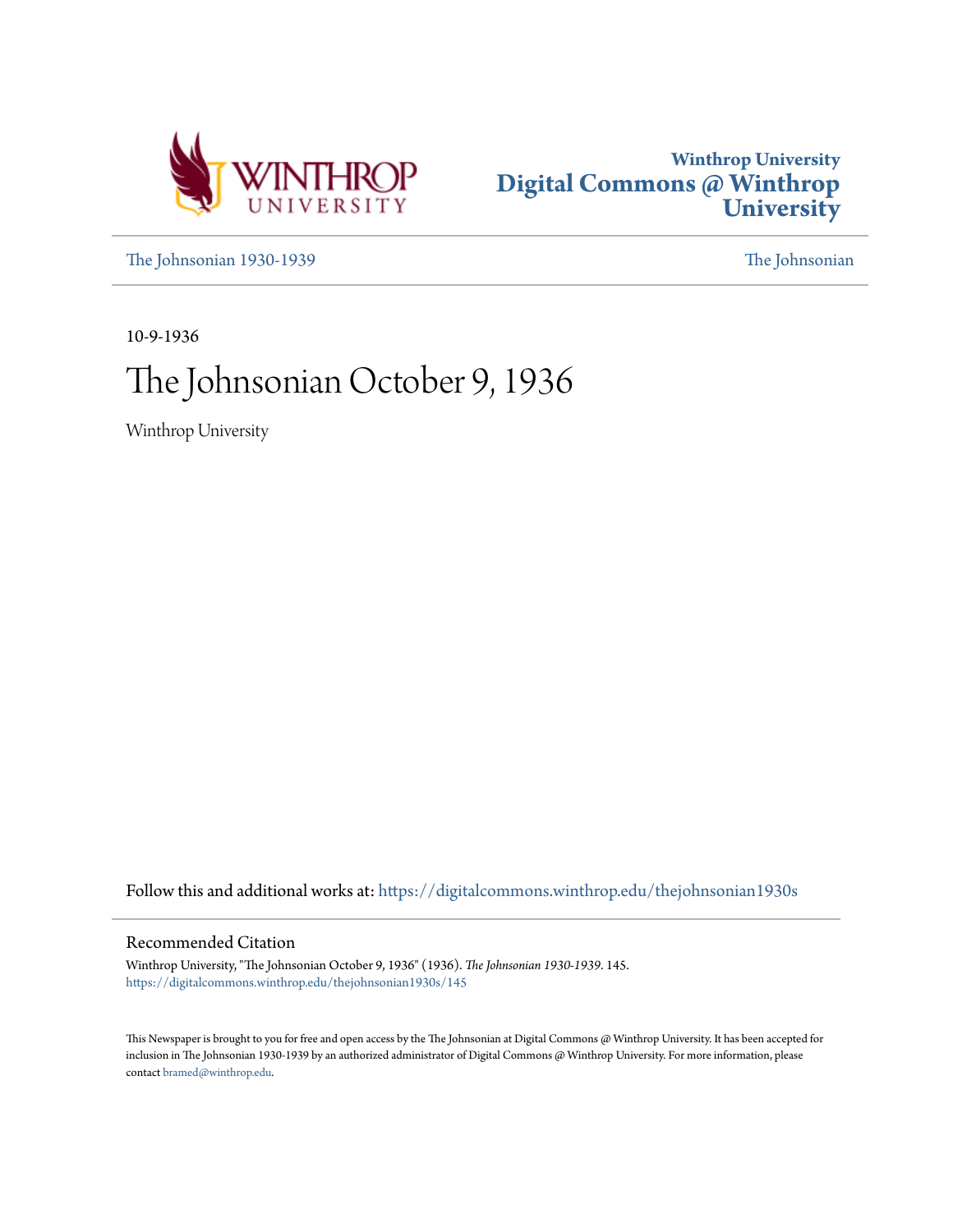# The Johnsonian E OFFICIAL PUBLICATION OF THE STUDENT BODY OF

**BE CARGINAL FRIDAY OCTOBER 4 105** 

SUBSCRIPTION, ELSE A YEAR

## **SOCIETIES GIVE OVER CONTROL**

**VOL. 14, NO. 4** 

Vote For More Representa<br>tive Method of Selecting<br>Marshals

Tinthrop, Ourry, and Wade<br>npian Literary Societies voted<br>their respective meetings, Mon-<br>. October 5, to relinquish their<br>rol over the selection of mara in favor of a more represe mothod of selection

Ningga Anderson gave a sketch of the of John Erskins at the sting of Winthrop Literary So-<br>19. Mary Louise Ratchford gave<br>19. Mary Louise Ratchford gave<br>19. Mary Louise Ratchford gave<br>19. Mary Louise Tribble played

in solo,<br>beding the program, Emmission and Margaret Altman were<br>d vice-president and secretary<br>tively, of the organization.

espectively, of the organization.<br>"Contemporary Poets and Poetry"<br>raj the topic of Curry's propram<br>relyn Brock spake on Conrad<br>Hers; Rom La Hucks, on Robert<br>river and Ethabeth Byrd, on<br>where and Ethabeth Byrd, on

Nest and Ethiabeth Dyrd, on<br>htm Symons.<br>Wele Hampion Melands reviewed "Say<br>san McLaurin reviewed "Say<br>sangs," a book of poems by<br>th Pracier, a Winkhype alumna,<br>tich mecking of Wade Hampione<br>isiy. Elizabeth Colhran and<br>i ha usmas<br>Ith 19  $+1$ and instru

### Dormitories Act To **Better** Conditions

severalized<br>as have, in the past several latter have, in the past statement of existing<br>recolled to the residence halls. The residence halls, rapid of residence<br>a latter residence halls. In the residence hall matrons. As a  $\overline{A}$ 

Horien.<br>Eesy girls, in a recent dermination of the setting, decided to turn in<br>radios, Furthermore M was<br>imously agreed that the sta-<br>body represented in Roddey d of hitch-hiking to led to end n, and is

nd intended to enforce<br>osmost as a group.<br>wit, in a meeting of<br>unidents, emphasized the<br>non of a quiet study hall<br>need as a substration of<br>unitent, Consideration of<br>a Diatarbe" was also re-

# **State**

pervisor of Home Economics for the permitten to attenue we turned with<br>State Department of Education, be charged.<br>visited on the campus Tuesday and Mr. Noal will be assisted by Miss<br>Wednesday, October 6 and 7. Coggans in s



Scholar

Elizabeth Cothran, Mary Gallman VIRODIA MCKETTHEN, Rachel Hay, Allene McDaniel, Laur<br>Vance Marion, Martha Mille nce Marion, Martha Mille tor, of Florence, who has been Vano nentor, or Francisco, who must been<br>named president of Book and Key.<br>The honor goes to the senior with<br>the highest acholastic average in moore, came rommonds, sarry cur-<br>aims Ulmer, and Marguerite Zeig-<br>ler. Dr. Donnis Martin and Mr<br>John W. McCain, Jr., are faculty her class.

Bobbie James Officers

ook and Key, honorary scholas:<br>:aternity; Lilla Bush, of Ellento

will be vice-president; Gladys Gutton, of Pelser, secretary; and Bobb

James, of Darlington, treasurer,

James, or Darmington, treasurer,<br>In addition to these officers, ten<br>other seniors received bids to the<br>fraternity. They are Ethlyn Berry,

mt of th

ary sche

Virginia McReithen, of Fine

will this year be pressured,

dvisers.<br>The Book and Key was founded<br>to Winkhop in the fail of 1934. It<br>as at its aim the recognition of<br>cholastic achievement among stu-**SENIORS GUIDE FRESHMEN** 

### Majors in Home Econ **Counsel Freshmen Work-**Ing in Department

dents.<br>The standards for admission con-<br>Term as nearly as possible to those<br>of Phi Beta Kappa. A student, to be<br>eligible, must maintain for six set-<br>mesters a quality point average of<br>2.50. Her course of study must not<br>2.5 Beniors majoring in Home Eco-<br>nomics are serving this year as councile: for Preakmen planaling<br>to major in the subject.<br>The freehmen are divided into<br>The return are divided into<br>groups according to dormitories.<br>Ench sendor

our<br>sters a quality point average of 2000, methods one of any more of the<br>gradient control of the percention of the percention of the percent<br>of the percent of the percent of the percent of the Bost<br>of the Book and Key.<br>C

Stack seator has a<br>reven freehmen in Tark seator freehmen in the seator of these seators different<br>from that of the Preshmen County for the policy in the plane of guidance.<br>Each senies counting personal the Preshmen in San **Featured Facts** 

Cheble Raussell is charman of<br>the Samon France Schedule and Jame Childers are the seniors in Bancer<br>(1. News Harper to Newth), and James Childers are the Schedule Policy<br>Disc Cronicy, in South; Ruby Louise<br>Hautsen, Christi Wednesday marked the end of the first month of the 1936-37 session By now freshmen have adapted have become ancustomed to being<br>unchallenged "leaders". Everyon has her rut fairly well marked.

### **COLLEGE OFFERS** with begins the annual entertain-<br>ment series which attracts more<br>visitors to Winthrop than any other<br>one feature of the college life. The **EVENING CLASSES**

Mr. Noel to Supervise Classe In Commerce, Music, and **Physical Education** 

Artist Course numbers provide the opportunity for attending entertainments which most Winthrop girls

and the<br>state of the strengthenia of the state of the state of the state of the<br>state of the state of the state of the state of the state of the state<br>in the state of the state of the state of the state of the state of th

Tub-Scrubbing Days Pass;

With John Evakine's 1

Tub-Scrubbing Days Pass; we can see the see the see the see the see the see the see that the see the see the see the see the see the see the see the see the see the see the see the see the see the see the see the see the s

**BOOK AND KEY Next Week at Winthrop TAPS FOURTEEN** May, 2:18-Fair Grounds-York anty Pair. Virginia McKelthen, Lilk 8:00-Main Audi **Rush, Gladys Guyton, and** 

Erskine speaks, Artist Course.<br>turday, 7:30-histo Auditorium ura Show.<br>9:30-12:00  $P<sub>1</sub>$ the City; But

rch S

Formulates 1991<br>
1992 - Amphitheates - Vespera,<br>
1993 - Amphitheates - Vespera,<br>
1993 - Dormitory - Morning Watch,<br>
1993 - Widers' Club, McLaurin Hall<br>
2093 - Widers' Club,<br>
2004 - Manus 2004<br>
2004 - Amphitheat Club,<br>
2004

-Vespers.<br>"<sup>ann</sup> Hall -

-Johnson<br>|ay. 2:30<br>|lling Cla

"Pi Kappa Delta, national henor<br>ary forenate fraternity, will install a South Carullan chapter at Win-<br>throp in the near future," amounc-<br>to the latery Calman, president-elect of the poster chapter. The amounc-<br>the near t

International Resident Research Club, we<br>consider T. Control and the constraints in the chapter is founded a<br>we as follows: homotry, the construction of the construction<br>Drap, and Dr. May T. Alman Resp. and Dr. May T. Amer

nell in connections are made of the<br>
Amazonecerent was made of the<br>
Comic debate witch will be held<br>
Comic debate witch will be held<br>
Neel will celest on the query,<br>
Neel will celest on the query,<br>
"Rescived: That man is m

### **SENIORS JOIN KAPPA DELTA PI**

Eight Students Accept Bids

of Education Fraternity

# One Hundred and Sixty-Three

Students Serve On Committees "Y" Cabinet completed the ap-

pointing of cones at its reguday, October 6, in Johnson Hall.

One hundred and sixty-three of its will serve on the folk cmmittees:

Exchange: Chelale Rustell, chair-<br>Exchange: Chelale Rustell, chair-<br>man; Evelyn Raker, Agnes Hutto,<br>Vivian Buddin, Charlotte Leitner,<br>Gladys Wheeler, Jala Mae Rowell,

Gladys Wheeler, Jian Mar Howen,<br>Catherine Watson.<br>Wednesday Vespers: Madaline<br>Padgett, chalrman; Mary Greene,<br>Athalie Carter, Mable Carter, Louise Pant, and Sarah Westbro

 $\begin{minipage}[t]{\textbf{{}~~{minimize}} \textbf{{}~~{minimize}} \textbf{{}~~{minimize}} \textbf{{}~~{minimize}} \textbf{{}~~{minimize}} \textbf{{}~~{minimize}} \textbf{{}~~{minimize}} \textbf{{}~~{minimize}} \textbf{{}~~{minimize}} \textbf{{}~~{minimize}} \textbf{{}~~{minimize}} \textbf{{}~~{minimize}} \textbf{{}~~{minimize}} \textbf{{}~~{minimize}} \textbf{{}~~{minimize}} \textbf{{}~~{minimize}} \textbf{{}~~{minimize}} \textbf{{}~~{minimize}} \textbf{{}~~{minimize}} \textbf{{}~~{minimize}} \textbf{{}~~{minimize}} \$ 

**JOURNAL ISSUE** 

Marguerite Zeigler, Editor of the Journal, Announces

Five active members and one hon-<br>orany member were infitting into  $\overline{z}$  as sigma. Ph), hence<br>ary cannoted into the state of the state of the state of the state<br> $\overline{z}$  are 3.<br>be: 3. (a) determined internal internal me Secondary Education<br>Club Issues Bids

to Latin syntax, and to re Bids for membership at Seconda<br>Siucation Club have been sent its smaler and one junior. The<br>term and one junior. The<br>merelizabeth Waker, Anne Rocenter<br>Mary Hayes Zeigler, Mary Wright<br>Kirg Hayes Zeigler, Mary Oslima<br>md Eliz The initiat n will take place not

 $M$ 

stion Club is based upon so ship in Education.

**Editor** 





**IS COLUMBIA PROFESSOR** 

Lecturer Holds Ten Degr From Two Leading Uni-

vergities

When John Erakies speaks to<br>night at eight o'clock in Main Audi-<br>locitum, his formal topic will be "Appreciation of Pine atta"; but most<br>preciation of Pine atta"; but most be the subset him will be "Appreciation"<br>more int

Whetler, Gate Johnson, Gate Million, Fig. (MINI) author, its adheres to the poets of the state of the state of the state of the state of the state of the state of the state of the state of the state of the state of the st

### Spider Adds Spice To Sabbath Sau

The colleges collection of which<br>tife increases. First, it was a gold-final, there a scale, and now a<br>discrepance space, and now a discrepance space of the discrepancy was made summarized<br>by the discrepance of the first c enauscath in Tuman Hall, serving as warning to all who would<br>indiscriminately make the me-<br>qualistance of spiders.

### **Education Association** Meets At Winthrop

creational punishment or the universe<br>derivated. Jean Fighth, Crystal Theodor<br>Louise Buchardt, Kate Hardin, and<br>Elizabeth Abererombie were receive<br>as active members, and Miss Ne<br>Ingram was received as an honor<br>ary member. Elizabeth Aberecombie sere received and Monter method of the method as selve members, and Miss Neil Printh District method is a halo and in the method in the self of the method of the method of the method of the method of

# **Photographer Conducts**

rely; the

traditional punishment of the un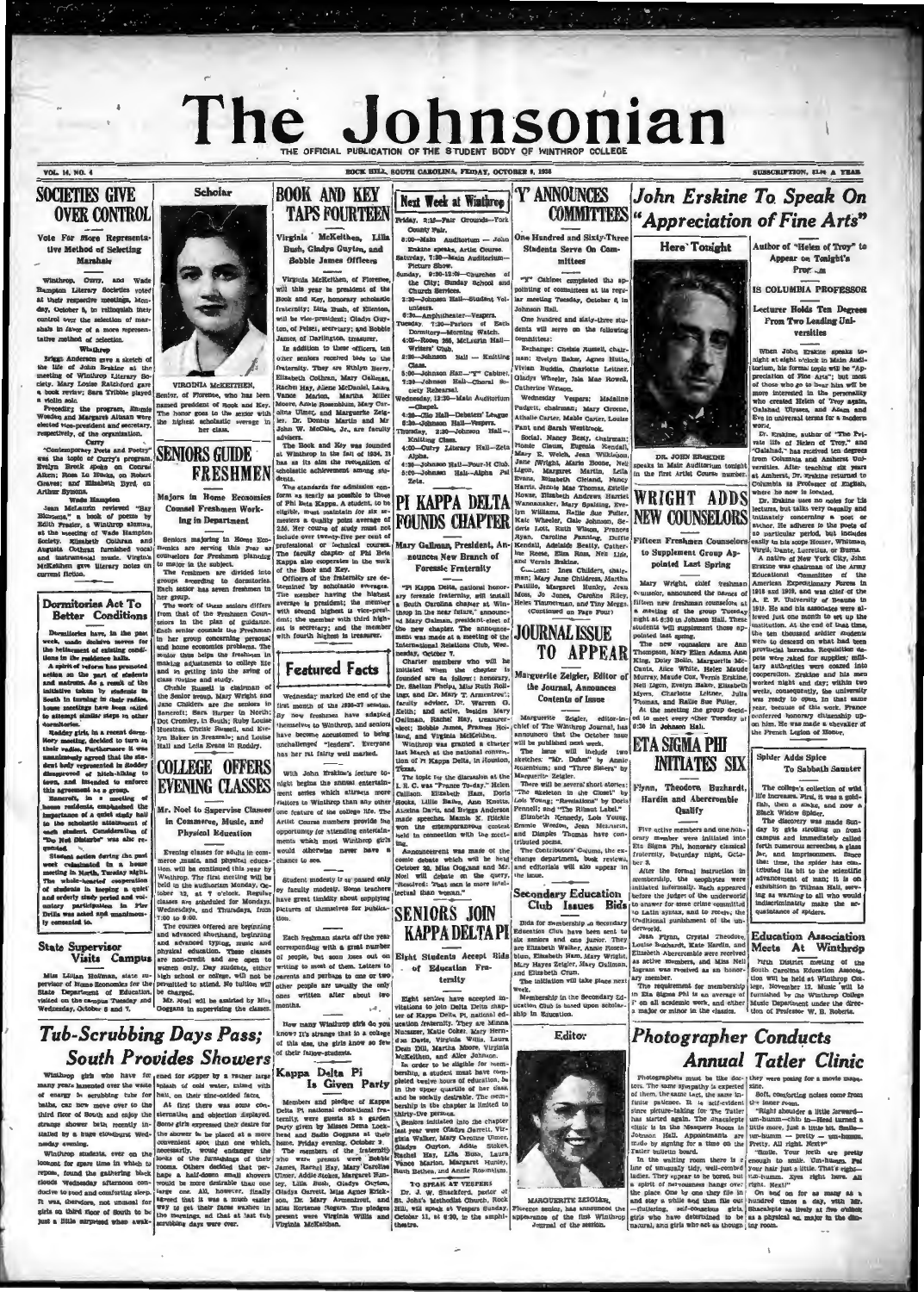|                                                                                                                                      |                                                                              | THE JOHNSONIAN                                                                                                                 |                                                                            |                                                                                                                                                   |
|--------------------------------------------------------------------------------------------------------------------------------------|------------------------------------------------------------------------------|--------------------------------------------------------------------------------------------------------------------------------|----------------------------------------------------------------------------|---------------------------------------------------------------------------------------------------------------------------------------------------|
| THE JOHNSONIAN                                                                                                                       | Winthrop Day By Day                                                          | Personalities                                                                                                                  | <b>About The Gym</b>                                                       | -Canvassing Campuses-                                                                                                                             |
| Issued Wester During School Year Except Holiday Perk                                                                                 |                                                                              |                                                                                                                                |                                                                            |                                                                                                                                                   |
|                                                                                                                                      | Prise Winning Preshman-One                                                   |                                                                                                                                | Dancing after supper every night                                           | And now students at Winthrop are being asked to give shelr philoso-                                                                               |
|                                                                                                                                      | who, tired of seeing her name post-<br>ed for fulling to hand in her table   |                                                                                                                                | . . Kinsey and "Scottin" over at<br>tennis Apparetus attracting            | phies of Life.<br>One sidelight on student thought-after this past week-end: It pays                                                              |
| Advertising Rates on Application                                                                                                     | napkins, gathered six of the nicest                                          |                                                                                                                                | freshmen Senior majors be-                                                 | Lo do 'em dirti                                                                                                                                   |
| kniewed as second-clamp matter November 21, 1929, under the Act of March 3, 1879, at the postoffice in Rock Hill, S. C.              | she could find in the dining room<br>carried them to her room, washed,       |                                                                                                                                | monning the fact that it seems to<br>rain every Monday and Thursday-       | This bit of poetry from the Mississippi Collegian may or may not                                                                                  |
|                                                                                                                                      | starched, and presented them, with<br>nalvete, to her matron.                |                                                                                                                                | Training School days. Athletic                                             | have resulted from some such thought as the above parody:                                                                                         |
|                                                                                                                                      | South got the banner last week                                               | Jean McLaurin president of                                                                                                     | board meeting at the shack-busi-<br>ness and pleasure combined.            | I think that I shall never see                                                                                                                    |
| Member of South Carolina Press Association                                                                                           | for voluntary action in turning in<br>radios en masse.                       | Junior Class from St. Matt. yews                                                                                               | Perfect specimens of the Modern<br>Dance-Happy Coleman and Louise          | A sirl refuse a meal that's free.<br>A femme with hungry eyes not fixed                                                                           |
| <b>EDITORIAL STAFF</b>                                                                                                               | Have you noticed the quotable                                                | majoring in Commercial Science                                                                                                 | Pant. The dance is a sore spot with<br>Virginia Hudgens-those muscles!     | Upon the gin that's being mixed.                                                                                                                  |
|                                                                                                                                      | quotes, proverbs and poems pested                                            | tall  lithe  soft-voiced<br>interested in diversified activities                                                               | Progress: Sweat shirts with 'gun                                           | A girl that looks at boys all day<br>And doesn't lead pure men astray.                                                                            |
|                                                                                                                                      | in the Bursar's office? We think they<br>can be attributed to Mr. Graham.    | . Wade Hampton Literary Society                                                                                                | suits. Reading room or library<br>of Physical Education material is        | A dame who may in winter wear<br>A cost that makes the seal despair.                                                                              |
| <b>BUSINESS STAFF</b>                                                                                                                | They really prove quite entertain-<br>ing, if you happen to get to the       | International Retations Club<br>hockey team Life Savers' Club                                                                  | being planned.                                                             | Whose mind will countless thoughts contain,                                                                                                       |
| <b>LOUISE JOHNSON</b>                                                                                                                | Bank five minutes before it opens.                                           | Sevate  Kappa Epsilon social                                                                                                   | On the hockey field: Bert Marsh<br>and Briggs Anderson slipping and        | Who builds her castles all in Spain.<br>Girls are made by fools like me,                                                                          |
| LOUISE GRAY Circulation Manager                                                                                                      | And everybody hopes that by                                                  | club Big jobs ahead ' Junior                                                                                                   | sliding all over alley territory-the<br>lot of wings and halfbacks after a | E it why, I sometimes fall to see.                                                                                                                |
| <b>REPORTERS</b>                                                                                                                     | this time the Freshmen know what<br>"rushing" is all about. We've been       | Pollier, Junior-Genior Banquet,                                                                                                | rain. Belva Craig getting that                                             | To Guess of The Tiger:                                                                                                                            |
| Hattly Greens Stewart, Ruth Bethes, Lorena Galloway, Jessie Teague, Jean Moss, Ettaway, Harter, Moss, Ruther, Margaret, Anne Tighman | asked by some few upperclassmen                                              |                                                                                                                                | ball even tho she invariably gets hit<br>in the process. Margie Mac        | We refuse to take up areas. The staff of The Johnsonian has de-<br>ated itself to the principles of peace, amily, and love of mankind.            |
|                                                                                                                                      | to submit a warning here to the<br>rushees to accept only one banquet        | <b>Books In Brief</b>                                                                                                          | wiping fresh paint from new goal<br>while taking a nom-dive-but she        | Dr. Jarrell's limerick having begun a Damocrat-Republican contro-                                                                                 |
| FRIDAY, OCTOBER 9, 1936                                                                                                              | bid, please. Otherwise, things be-<br>come complicated.                      | Around the World in Elever.                                                                                                    | kept down the score! Needed<br>invention: Chains for sneakers to           | ersy on the campus, we go further into the political battle by offering.                                                                          |
| <b>A PAT ON THE BACK</b>                                                                                                             | Vanilla ice cream is best with                                               | Years, by Patience, Richard, and                                                                                               | prevent skidding on wet field                                              | from The Daily Californian, a Pome:                                                                                                               |
| Congratulations, Literary Societies! You have exhibited a                                                                            | cranberry sauce if chocolate doesn't                                         | John Abbe.<br>The private life of three clever                                                                                 | danagers puinting practice balls.<br>You might expect it-a freshman        | Landon is a                                                                                                                                       |
| fine spirit of unselfishness by your vote to allow the marshal                                                                       | appear. And this one is old<br>enough to be good: Silence is the             | children, their father and mother,<br>and friends. Very tickling.                                                              | joke: Pun being told to play half-                                         | <b>SunDower</b> .                                                                                                                                 |
| election to be taken out of your hands.<br>It's indeed seldom that organizations take steps to lessen                                | college yell of the School of Experi-                                        |                                                                                                                                | back, newcomer ambled along to<br>the fifty-yard line where she plant-     | Then<br>Hearst must be                                                                                                                            |
| their influence; when they do take such steps for the greater                                                                        | ence. Most popular magazine<br>among Winthrop students-Reader's              | Fear is the Thern, by Rachel<br>Pield. (Poems).                                                                                | ed self. When asked why she was<br>in such a queer position, also re-      | the Sun                                                                                                                                           |
| good of the people as a whola, they receive approval and                                                                             | Digest-or maybe Winthrop's just<br>keeping up with the Joneses. It           | Some are good. Among the best<br>are: New England Gothic, Orches-                                                              | plied, "Miss Wellner said to play                                          | Could the following peeshiy apply to socialize at Winthrop?                                                                                       |
| respect.                                                                                                                             | is surely keeping up with the                                                | ira. Fear is the Thorn, and The                                                                                                | halfback and this is half way down<br>the field!"-give her time!           | College honorary societies are in many cases only mutual ad<br>-Dean J. A. Park, Ohio State University.<br><b>IO ETOURS.</b>                      |
| You have put yourself in such a position. Accept The                                                                                 | "Jessies". There are only three such<br>in school and they all sit in a row, | Ballad of the Seal Woman, which<br>is the familiar legend put 'nto                                                             | Visitors about the gym: Dot Man-<br>ning, past president of A. A. .        |                                                                                                                                                   |
| Jehnsonian's compliments.                                                                                                            | side by the other, in typing class<br>Personal nomination for owner          | metrical form.                                                                                                                 | "Diddy"-now Mrs. H. R. Nelson                                              | If that doesn't, this next bit of advice might:<br>If all the people who sleep in closes were laid and to end they                                |
| ARE WE IN STEP?                                                                                                                      | of the prettiest head of hair on the                                         | The summer issues of Fortune                                                                                                   | Beck Cook, Mary Johnstone. Wel-<br>come "home"!                            | ould'be a lot more comfortable.<br>-Los Angeles Jr. Collegian.                                                                                    |
| "Everyone must get in step with me," is the attitude of campus-Kit Lake.                                                             | $\bullet\quad \bullet$                                                       | have some very good articles and<br>the pletures are always got d. In                                                          |                                                                            | It wouldn't be at all surprising to us if we walked in on a clam aleep-                                                                           |
| the uneducated person.<br>"I'll try to put myself in step with others," is the policy                                                | And rivalling the "Knock<br>Knocks" are "things and stuff." Eg               | the July large thare is the write-<br>up of Mr. Rockefeller, Jr., the                                                          | One-MinuteInterview                                                        | ing comfortably, with all the sleeping hours necessarily devoted to study<br>this year. Has the curricula become more difficult or have our minds |
| of the educated person.                                                                                                              | Tm so glad I don't like spinach,                                             | man whose business it is to give                                                                                               | "Dickie" Williams, freshman class                                          | weakened since last semester?                                                                                                                     |
| What, then, is education?                                                                                                            | cause if I did I know I'd eat it and<br>I do hate it." Or equally as bad:    | money away; also a primer of the<br>Constitution of the United Stetes;                                                         | chairman, was attacked this week                                           | There have been several complaints mode by some of the ambitie                                                                                    |
| The average college student asked this question will prob-<br>ably reply, "Oh, education means to gather facts, to get               | What in the world's wrong with<br>your hair? It looks like a wig. Well       | and illustrations of modern tap-<br>estry, with an explanation of how                                                          | by a Johnsonian reporter for her<br>points of view on questions of in-     | homistry students. As a word of eacouragement we offer:                                                                                           |
| knowledge, you know."                                                                                                                | I declare, it is a wig. Why you'd                                            | and by whom it is made The                                                                                                     | terest:                                                                    | A little green cheadet.                                                                                                                           |
| Immediately the student questioned leads the conversa-<br>tion into more interesting channels. The dry academic sub-                 | never know it."<br>$-1$                                                      | most interesting feature of the<br>August number is the thorough                                                               | What is your general impression                                            | On a summer day,<br>Some chemicals paixed                                                                                                         |
| ject of education is forgotten. We are told of the room mate                                                                         | Begatelles: Mary Courtney wears<br>pencils in her hair; Katie Coker          | discussion of highways and traf-<br>fie.                                                                                       | of the attitude of the girls at Win-<br>throp toward each other?"          | In a little green way.<br>And now the green grass                                                                                                 |
| who does not know how to give and take, of the college regu-                                                                         | sits with her toes turned in: Miss                                           |                                                                                                                                | They are the friendliest group                                             | <b>Tenderly wave</b>                                                                                                                              |
| lations that are absurd, and of professors who bore the atims loves her choric speaking.<br>student to tears.                        |                                                                              |                                                                                                                                | of girls I have ever come in con-<br>tact with.                            | <b>Tenderly wave</b><br>O'er the chemist's                                                                                                        |
| The student is saying, in fact, "The college is not in step New Sil-Language                                                         |                                                                              | <b>JUST LINES</b>                                                                                                              | What do yua like most about Win                                            | Green little grave.<br>-Anhurn Fisiannes                                                                                                          |
| with my needs." This student has defined education as the<br>mere gathering of facts and has ignored a far more impor-               | Appears in California Dearest Mother,                                        | I've been so rushed to-day that I                                                                                              | throp at present?                                                          |                                                                                                                                                   |
| tant aspect of education, the acquiring of the ability to make                                                                       | San Francisco, Cal.-(CPA)-                                                   | really haven't had thus to catch                                                                                               | I like everything-there's so<br>much-I guess it must be the                | After watching one of his student; cating in the cantesn recently,<br>Mr. James questioned the class on their knowledge of table runners.         |
| adjustments easily.                                                                                                                  | From the land of earthquakes, Cali-<br>fornia and more specifically from     | my breath. I've had to run from<br>fartherest building on one aido of                                                          | meals and the dancing in the<br>gym.                                       | Printed over 'n' over again, The Johnsonian reprints for your                                                                                     |
| College offers to the student knowledge. At the same time<br>the college asks that the student make adjustments, that                | San Francisco, comes a new kind                                              | the campus to the last one cn the                                                                                              |                                                                            | : iavounna                                                                                                                                        |
| the student try to get in step.                                                                                                      | of tremor-a tremor that may some<br>day tear apart the very foundation       | other side three times, this morn-<br>ing. Being the green little freshman                                                     | What do you look forward to mos<br>during your fear years at Win-          | <b>COLORED B</b><br>Little Algy saw,a bear.                                                                                                       |
| Are we demanding that the college get in step with us,<br>or are we putting ovrselves in step with the college?                      | of the English language.<br>It may sound funny to rou, but                   | I am. I took the locatest route and<br>walked it in the rain all three times.                                                  | throp?<br>Friendship with the girls here,                                  | The hear mw Algy.<br>The bear is bulgy.                                                                                                           |
|                                                                                                                                      | it is a serious proposition with Lou                                         | I have been initiated into wintry                                                                                              | by all means.                                                              | The bulge is Algy.                                                                                                                                |
| <b>WHAT IS YOUR OPINION?</b><br>Each year, one of the eleventh hour duties of the Senior                                             | Harrison, a former student at San<br>Francisco State College, who is ex-     | days at Winthrop. It seems that<br>the authorities fear we won't hear                                                          |                                                                            | -Belacted                                                                                                                                         |
| Class is to learn the true Alma Mater of the College in order                                                                        | perimenting with a new type of                                               | the 6:45 rising bell, so they formed<br>poetic expression. It is based on the the idea of having the steam go                  | Roosevelt Heads List                                                       | PLACES TO AVOID                                                                                                                                   |
| to sing it at the Alumnae hreakfast. Except for this occasion,                                                                       | use of special verbs made from                                               | on at 4:30 in the morning with a                                                                                               | Of News-Making Names                                                       | The Motorist-Blowout, Idaho,<br>The Persimust-Joy Arkansas,                                                                                       |
| the Seniors might be graduated without ever knowing that<br>the College Song is not really the Alma Mater.                           | en adverbial sense.                                                          | nouns and used in a verbal and oft- concert of thumpings, believings,<br>and bangings. I usually like to lie                   |                                                                            | The Roughneck-Niceville, Pla.<br>The Eing-Republic, Wash.                                                                                         |
| Through all our college days, we hear our real Alma                                                                                  |                                                                              | "Road yourself look lakely and listen to music, but the tune<br>love cliffly  hill yourself." the heating apparatus plays must | What names make news? Win-<br>throp teachers and Winthrop                  | The Hobo-Works, Mont.                                                                                                                             |
| Mater only when it la played on the chimes in the afternoon                                                                          |                                                                              |                                                                                                                                |                                                                            | The Bolshevik-Plagstaff, Aris.                                                                                                                    |

Mater only when it is played on the chimes in the attenuous).... low of<br>iffy.... hill youteli!" the heating sparsite play mean is the chimes in the attenuous of<br>the mater only when it is played on the chimes in the attenu for it

for it.<br>If we are to continue to have an Alma Mater distinct<br>from the College song, then it see,<br>no only right that we<br>should learn it and use if. But if we, too, find it unsatisfac-<br>tory, as the classes before un have fou known song and make the College Song the real Alma Mater?

 $\label{eq:R1} \begin{minipage}{0.9\textwidth} A {\textbf{QUBER BUSINRES}} \\ \text{This bulness of writingeditorials is quener. If we try to be profound, we are observed; if we try to be known, we are ignored. In the two two two two two two two two two two two two two two two two two two two two two two two- and three- orletled; when we write a duty edition, our articles are uneadly, when we don't write them, our sense of values is$ 

questioned.<br>
Then what kind of editorials should we run 9 out ideal is<br>
to express imparitally the sentiments of the site denis is all of<br>
to express imparitally the sentiments of the site denisity, and of<br>
the administrat

### ONLY YESTERDAY ...

Thirty years ago at Winthrop:<br>Students were not allowed to receive visits from men.<br>Students were not allowed to receive visits from men.

Notes, bouquets, or any other forms of communication<br>communication to be availing pupils from persons out-side of the college were prohibited, unless suthorized by the<br>communi of the president.

- 
- The norwants-nanging need, when the Athlete-Tuff, Texas, Ore, The Lugger-Head-Eurnivecods, Ore,
- 

Texas.<br>-Los Angules Jr. College.

# "Women Not Bum **Newsmen'' Survey Reveals**

And the political state in the binarity in the state of the state of the state of the state of the state of the state of the state of the state of the state of the state of the state of the state of the state of the state

Archeologias have discovered dice<br>used by prehistoric Nebrasks Instants. Maybe that's a tip on how<br>the red men lost their country.-<br>Omaha World-Horald.

# Eight and the Hardward Control Control Control Control Control Control Control Control Control Control Control Control Control Control Control Control Control Control Control Control Control Control Control Control Control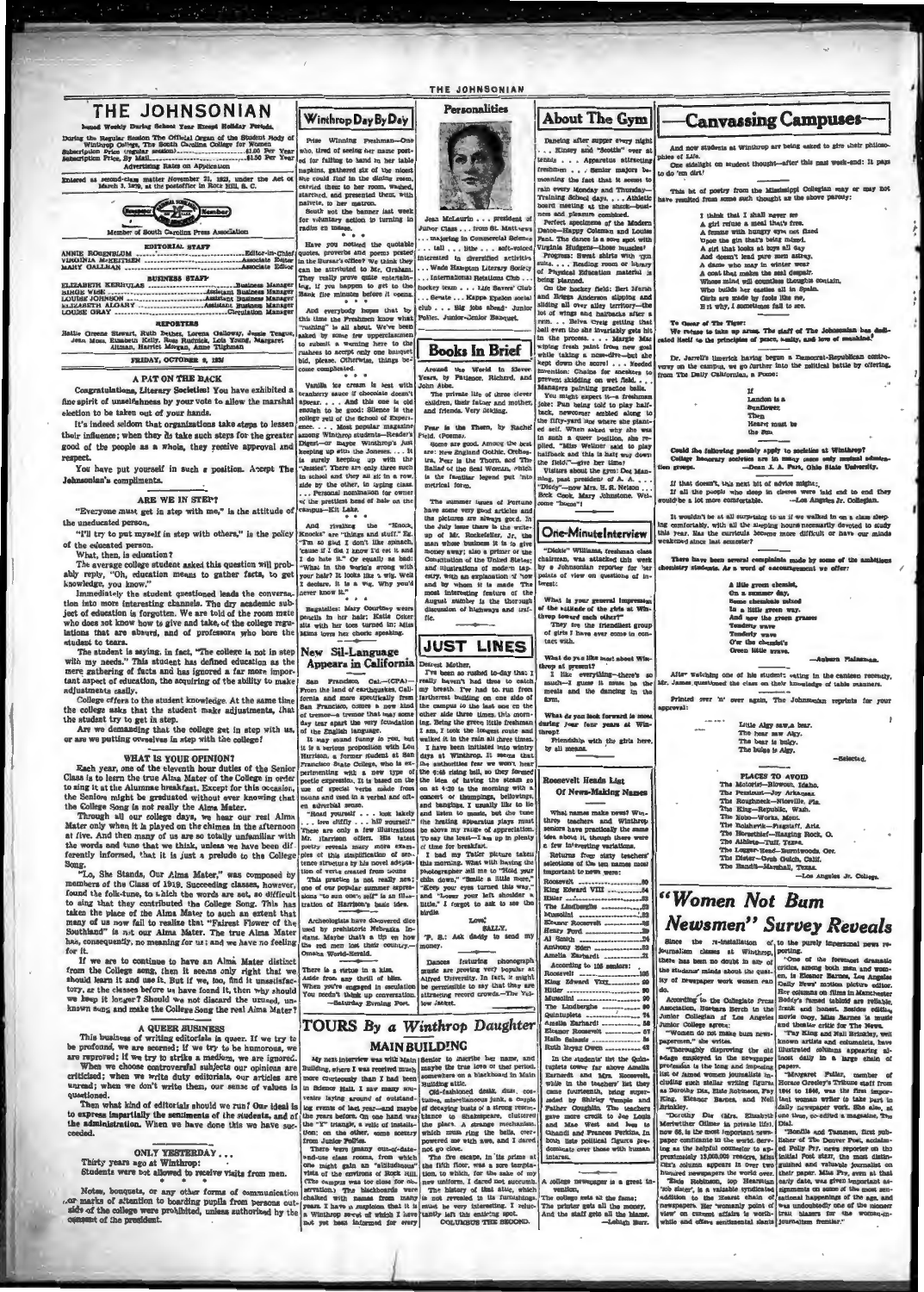